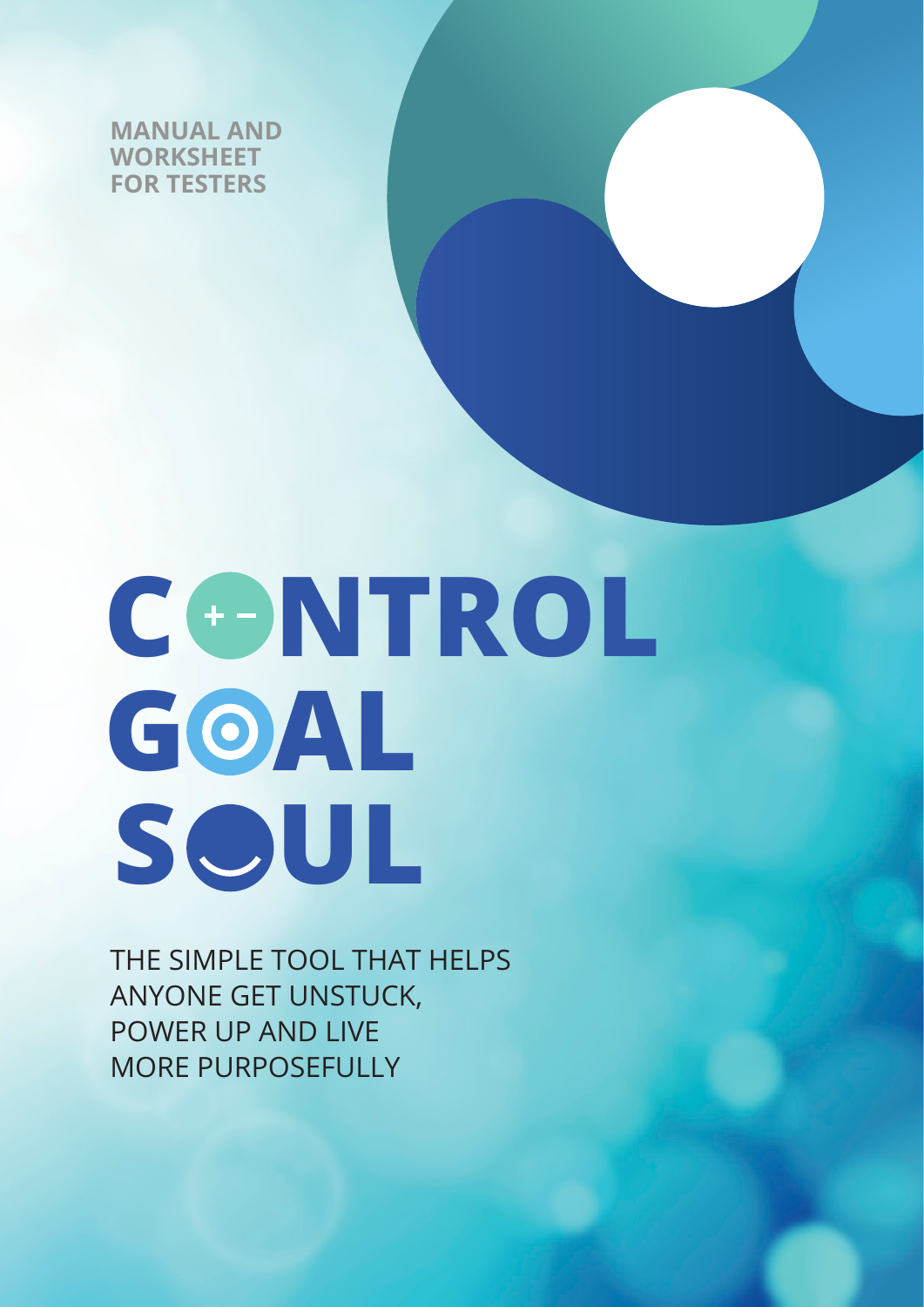

### **INTRODUCING CONTROL GOAL SOUL**

**It often starts with a feeling, a recurring nagging sensation that you could and should be doing more with your life. Maybe even that you deserve more from life but are currently just overwhelmed by it.**

**At some stage we all get to a point where we want to step up and make changes. But this can be pretty daunting and without support it is often easy to put off what needs to be done until tomorrow, later, next year, never…** 

**If this sounds familiar, if you are looking to make a change, get out of a rut, move forward with purpose towards your ambition, and ultimately transform yourself into the person you know you are capable of being - but you're not sure where to start and how to progress - then you are certainly not alone.** 

Control Goal Soul (CGS) is a simple and effective tool to help anyone power up, get unstuck or live more purposefully. It will help you find direction and motivation on your journey of transformation, and it will provide you with greater resilience to take on whatever life throws at you in the future. As we've all discovered, this is especially important in these unprecedented times.

Importantly, CGS is also a flexible tool, designed to be adapted to your needs. Whether you are big picture or micro, looking long term or need help right now, CGS provides the flexibility to engage with it no matter the level of detail you are after or the time you have.

The outcome of using CGS is a visualisation of your future, near or far, and a roadmap of how to get there, complete with a plan of prioritised actions. It will then guide you on how to easily integrate this into your daily life. By using CGS, you will establish a strong sense of purpose. It will quickly help you feel responsible for your own destiny, and give you the tools to move towards a more rewarding life.

So let's get started.

### **CGS templates for you to use right now:**

At the end of this pdf, you'll find templates to use. You might find it handy to print one out now and add your thoughts as you go along, using the notes that follow as your instruction manual. All you need is a pen, a genuine desire to transform yourself and your situation, and an open mind. And please note: There is no 'doing it right' when it comes to filling in CGS with your ideas. Simply by engaging with the model and thinking about the questions it raises for your personal situation will achieve results. From there, you can just keep building.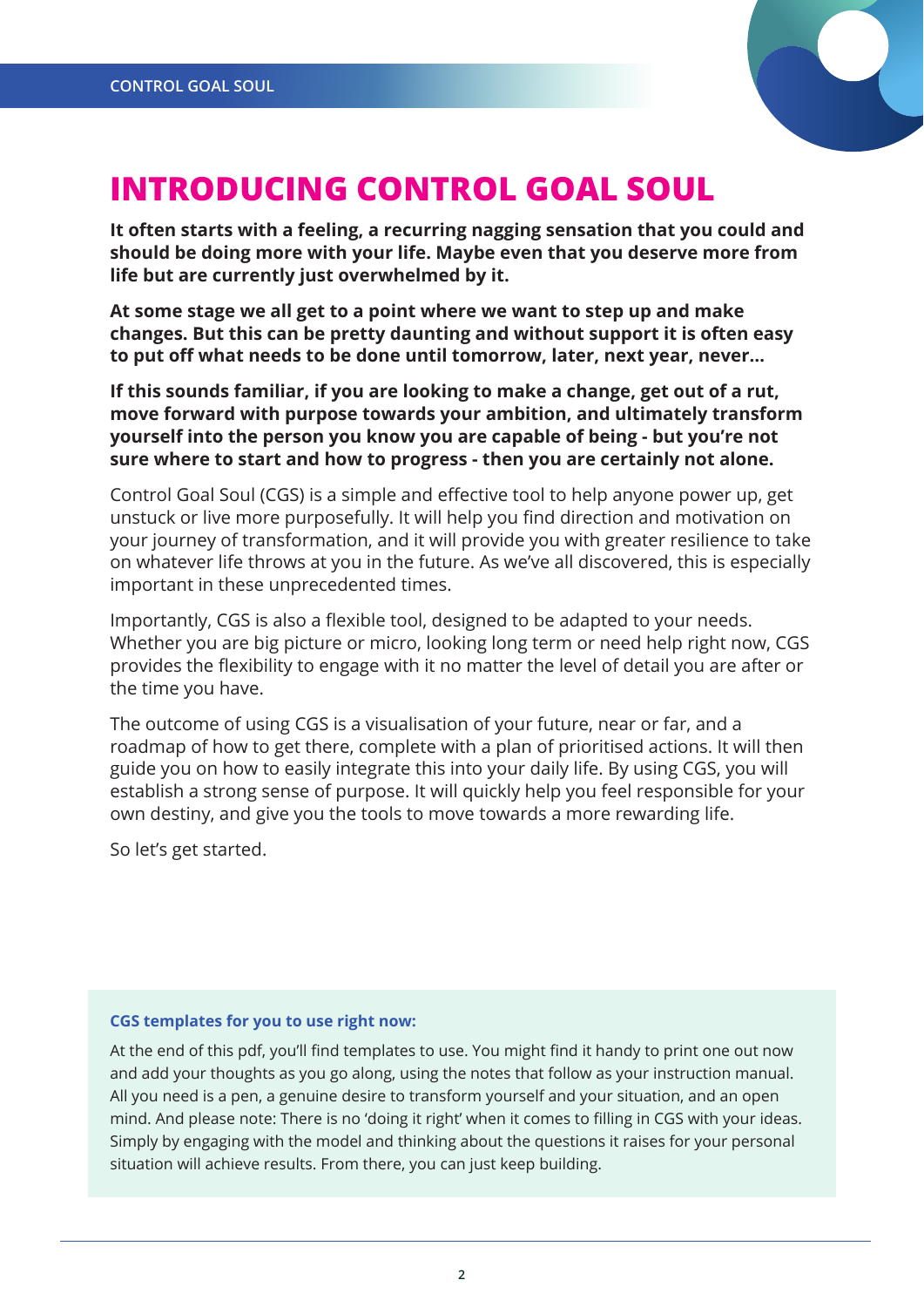

### **HOW IT WORKS**

**Control Goal Soul is built around the philosophy that all the essential ingredients that will determine the course of your life can be boiled down into three core areas of influence:** 



Things over which we need to take *Control*



Things that provide a motivating directional *Goal*

Things that nurture our *Soul*.

An acute awareness and understanding of the various elements within these spheres of influence, along with knowing how to interact with them, is the key to establishing and maintaining a happier, more fulfilled life. CGS was created to do just this; helping you to map life's ingredients and then take command of them.

Whilst other concepts for personal development or transformation can be largely theoretical or encourage a great deal of deep, focussed attention, CGS aims to be simple to understand, practical for anyone to use and easily actionable.

### **With that in mind, we created two versions of CGS: a FULL tool and a QUICK tool.**

**The Full version** is for help with bigger transformations and major life changes. It consists of four ringed layers and provides a more robust mechanism for transformation.

**The Quick version** is for more immediate plans and changes you want to make. Get instant clarity on the path that will move you towards renewed happiness and greater success. If this means using it to set yourself up for a great week, perfect!

### **The 4 steps of CGS are:**

#### **1. Intention**

*Set the north star for your journey of transformation.*

#### **2. Priorities**

*Set the course towards your Intention by outlining the details of the three areas of influence: Control, Goal & Soul. (This is the most important part of CGS.)*

#### **3. Commitments**

*Make personal pledges to action your Priorities, forming a game plan.*

### **4. Values**

*Protect your plan and guide your actions by stating what is important to you.*



**Keep reading to walk through the Full CGS in detail (this is how we recommend starting), or skip ahead to page 12 for notes on how to use the Quick CGS.**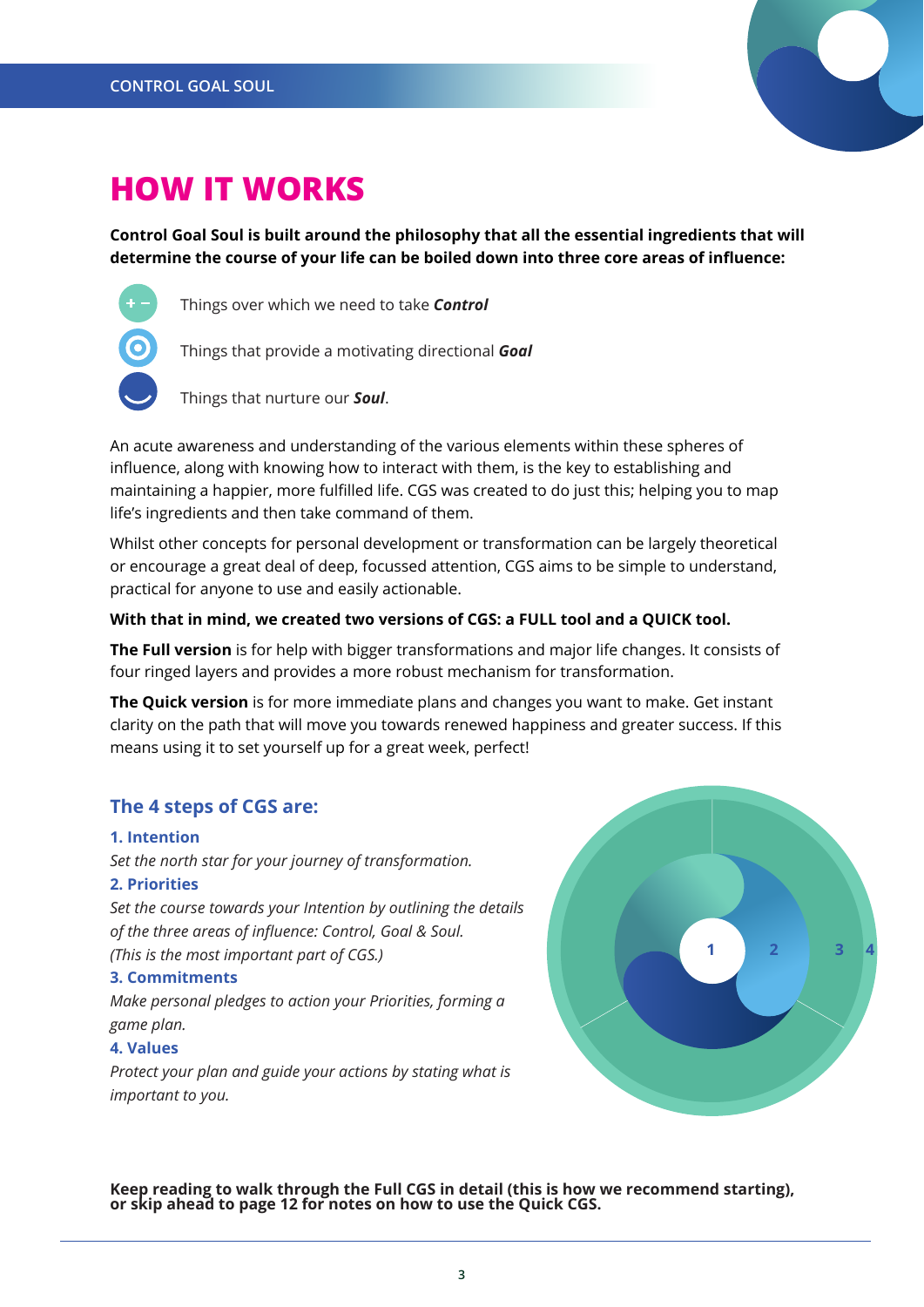

### **THE FULL CGS - STEP BY STEP**

### **STEP 1. STATE YOUR INTENTION**

Some people will be motivated to use CGS because - like its creators' did - they have something specific they want to tackle. Perhaps something that requires them to take *control* back in their life, or they have a clear *goal* in mind (that requires the wider, holistic support CGS will provide), or because they have simply neglected their *soul* for too long and don't know how to start replenishing it.

But, whatever we instinctively *feel* is our burning motivation, there is always a wider *purpose* for our ambition. This transformation, this 'why'... this is what sits at the centre of CGS. This is what you are aiming for. So we need to start by articulating and visualizing it.

The important thing here is that you only write what feels genuine and truthful to who you are and not who you think the world wants you to be. Personal transformation is a journey towards a more authentic version of yourself.

Maybe you want to be a better parent, to have a more successful career, gain more balance in your life, to love yourself more, to contribute to society, to be someone who takes on life rather than gets taken over by it, to establish your voice as a leader…

Whatever your vision, starting on the journey is naturally more important than fixating on an endpoint. However, we need to set a direction if we are to move forward with motivation and ownership. As we progress, our course may change - and that is OK - but at least you will be in charge of that. So…

### **First set a clear, guiding Intention for what you want to achieve.**

If you want to come back to this later once you are more familiar with the Priorities in your life (Step 2), that's fine - some people may find it easier to jump in there. But if you now already have a clear Intention, write it down in a paragraph, a single sentence or just a few words. This is now your North Star.

### **Here are some questions you could ask yourself to help:**

"What is the transformation I want?"

- "What is the path I want to be on as I move from *surviving* to *thriving*?"
- "If I was to describe myself in 6 months in a way that excites me, what would that be?"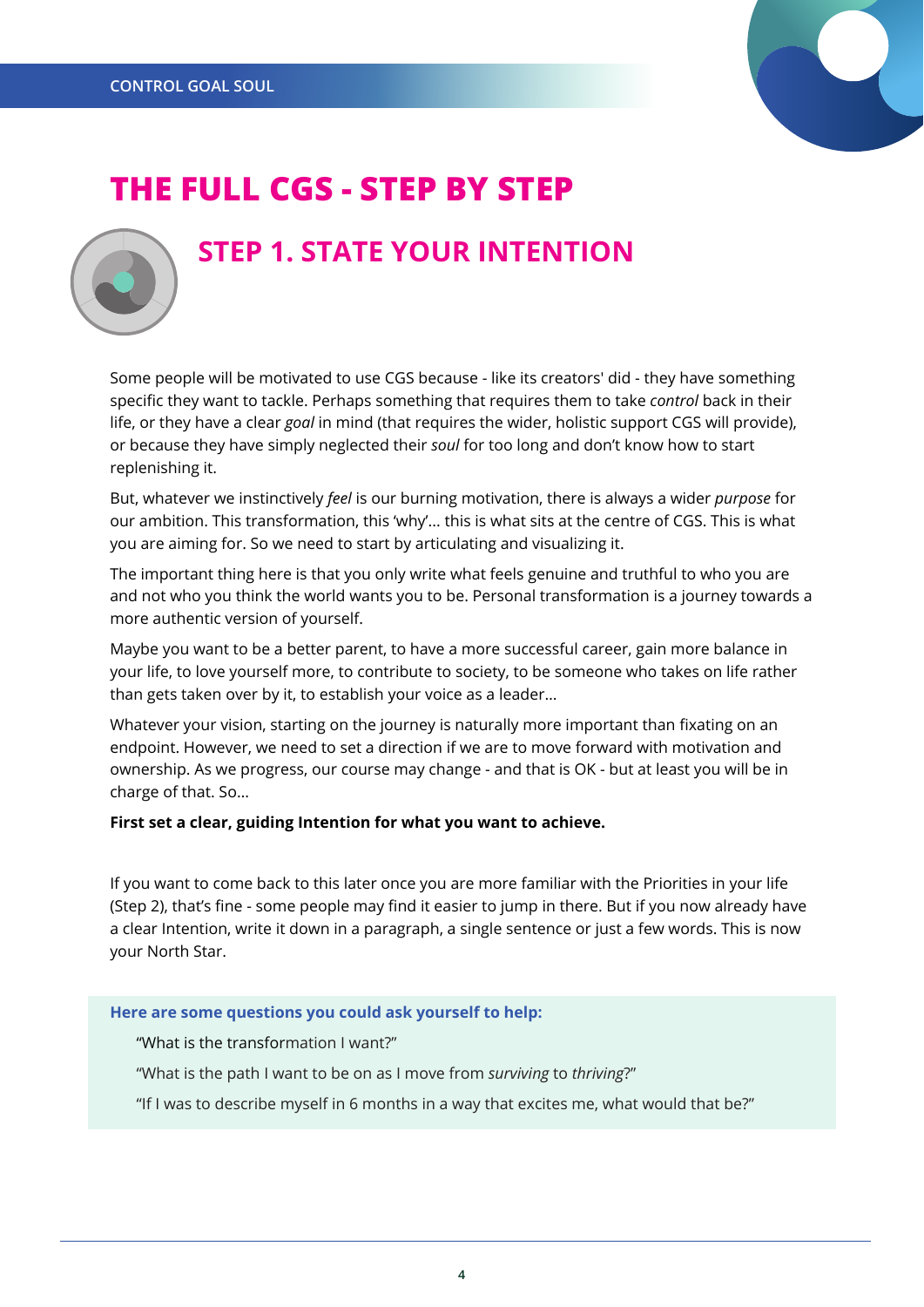



### **STEP 2. IDENTIFY YOUR PRIORITIES FOR CONTROL, GOAL AND SOUL**

This is where we really get to work. This section will set your course towards your Intention. Here you detail the primary concerns of your life into the three core areas of influence you now know so well. It's time to articulate what you want to take responsibility for (**Control**), where you will find reward (**Goal**) and how you intend to nurture emotional strength (**Soul**).

Whilst it is important to focus on each area of influence individually, you might find there are ideas that come up that could feature in more than one area.

### **CONTROL**

*Get unstuck by taking responsibility for everything in your life*

It can be easy to feel overwhelmed, to feel the chaos of life is running its own course and we are just watching it unfold. The important thing within the Control area of CGS is to embrace the idea that *you* are responsible for your own happiness and success. Understanding and owning this responsibility yourself is incredibly empowering.

In this section, you list all the individual, specific things that are weighing you down, holding you back, keeping you awake at night and impacting your life. Spend as much time as you can here and don't hold back.

Think big and small, rational and emotional, actions and thoughts. What needs your attention in order to transform? Anxiety, smoking, social media addiction, anger, poor diet…?

### **Here are some questions you could ask yourself:**

"What is on top of me or causing stress?"

"What is a weakness or indulgence that is holding me back?"

"What do I feel is getting out of control?"

"What must I change to help achieve my goals?"

"What must I change to give time to my soul?"

### **Here are some Control categories that might help you develop / separate ideas:**

Physical | Emotional | Work & Finances | Relationships | Passions | Habits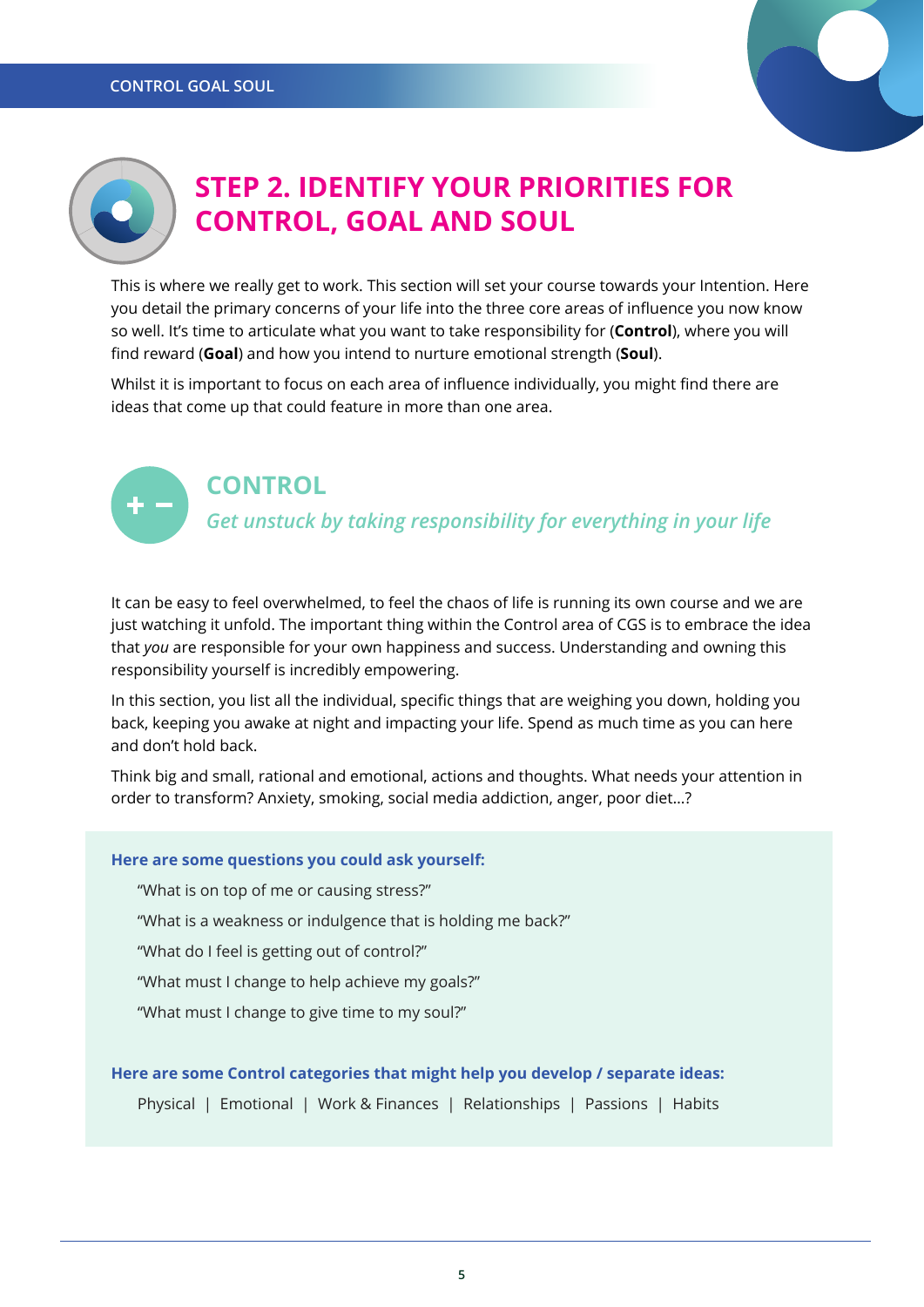

**You will see that everything listed can fall into either of two categories:**

#### **• Things you do have the power to control**

The items listed here might surprise you. You might realise you ultimately do have control over some things you previously thought had control over you, and you can start to put your energies to addressing these. For now, consider how they came to be there and remind yourself that you will very soon take back some command. In a moment, we will make plans to address them.

### **• Things that you don't have the power to control but that you do have the power to choose how you react to them**

Just as important to note are the things that we feel hold us back but which we have no control over, like pandemics, the economy, other people's reactions, or even the weather. By noting our reactions to them, we can start to plot a more resilient approach to these reactions in the Goal and Soul sections, or we can simply free ourselves from the wasted energy of considering them at all. With so much going on in our lives, we need to put our attention to the things that we can influence and ignore the rest. So note your emotional response to potentially letting go of the things 'not in your control', and hopefully enjoy the sense of freedom or reduced burden you feel.

If you are not sure if something is within your control or not, keep it on your list anyway. We can always return to this once the rest of this step has been filled in. Because, even for the big things - like anxiety - you might feel you don't have control over it right now, but listing it here sets your *ambition*, and hopefully ideas you list within the other sections of this step will provide complementary support to help you realise that ambition, as we will explain.

### **GOAL**  *Power up by focusing on the things that matter to you most*

Without goals it can be hard to get momentum to move towards our Intention, but we can also look back over our lives and wonder if we feel satisfied with what we have achieved. Without them, we drift and are exposed to threats. It is not because things are difficult that we do not dare; it is because we do not dare that things become difficult.

So what do you want to do? Publish a book, find greater purpose at work, run a marathon, or just get back in shape? What gives you energy and fulfills you? What goals can you achieve that will help you journey towards your North Star and help with your personal transformation?

By listing the goals here - both short and long term - you also are forced to prioritise what is most important to you. It is important here to exert yourself within your own individual limits: a content life is one where we don't compare our goals and achievements to the successes of celebrities, friends or even siblings. And where we stop comparing our insides (our hopes or fears) with other people's outsides (those snaps on Instagram). Happiness only comes when we set our own agenda.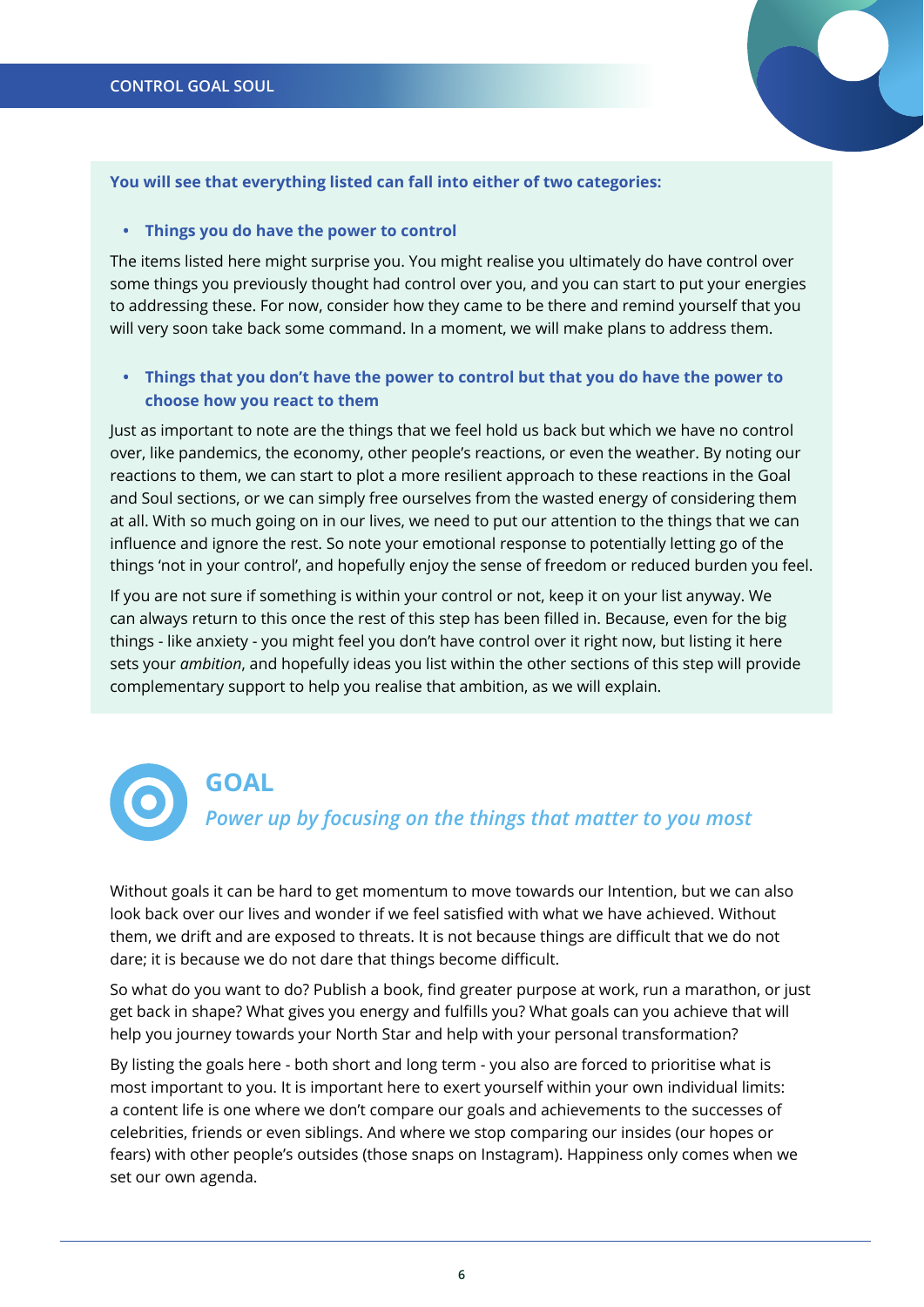

#### **Here are some questions you could ask yourself:**

- "What do I really want to achieve?"
- "What will give me a greater sense of Purpose?"
- "What will make me feel I am moving forward?"
- "What will stretch me and motivate me to complete it?"
- "What daily goal can I set for myself to help me achieve my ultimate transformation?"

#### **Here are some Goal categories that might help you develop / separate your ideas:**

Personal - using my skills or passions to achieve personal ambitions Professional - taking my career or working life to the next level. Purposeful - achievements that contribute to wider society



What is it that gives you peace or inner strength, what puts a smile on your face? Maybe you do it already or maybe you feel this is currently missing. The things you used to help you during the lockdown period might be perhaps the very things you should be doing more of at *all* times. Perhaps it's running, or yoga, maybe it is maintaining strong family relationships, making music or even baking bread. Perhaps none of these things. It's important to be genuine, and note down the food of *your* soul. When we are busy, it is easy to drop these things, feeling they are just 'nice to do'. They aren't nice - they are essential architectural elements of our lives.

Important to note: You must love yourself and prioritise your own wellbeing if you are to be able to best love and help others. Self love and self care is therefore the opposite of being selfless.

**Here are some questions you could ask yourself:** 

"What nurtures, restores and energises me?"

"What must I invest in to help give me the strength to take control?"

"What must I invest in to provide support to achieving my goals?"

#### **Here are some Soul categories that might help you develop / separate your ideas:**

*Mind - what I need to maintain a healthy mind Body - things I do to ensure I am fit and well Connections - the people and places I need in my life Expressions - the outlets for my creativity*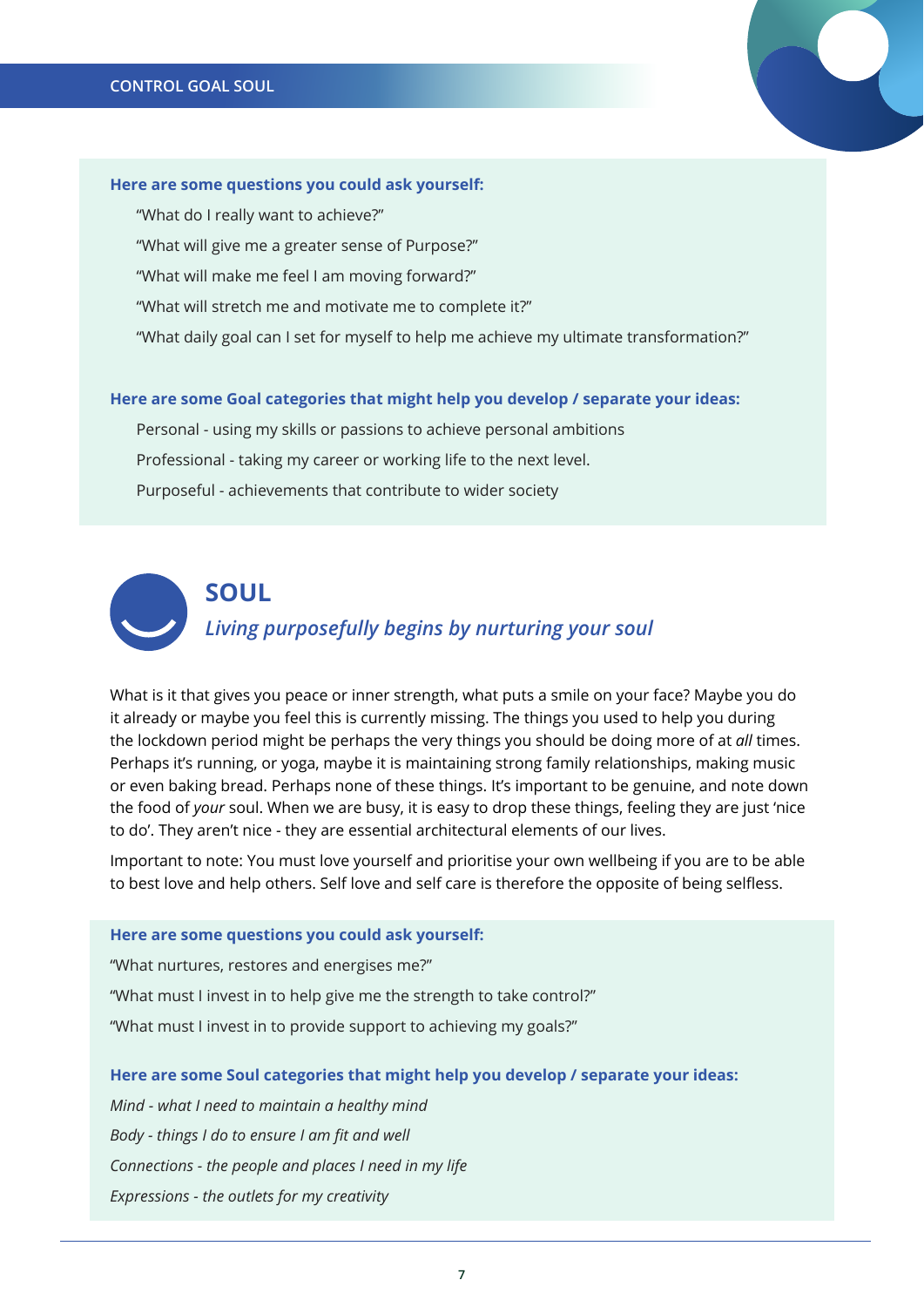

### **WRAPPING UP STEP 2**

#### **REVIEW, REFINE AND RANK**

Congratulations, you are well on your way. Simply by detailing the primary concerns of your life (listing your sometimes chaotic ideas and hard to grasp thoughts), you should get a sense of clarity - you can hopefully start to see what you have to do, and feel this is within your power.

But if you now have a lengthy list that looks too long to be practical, now is the time to go back over and really ask yourself: "Is this a priority?" Try to scale back your list by cutting out anything that seems unnecessary right now, or doesn't serve your bigger Intention. Or if cutting feels drastic, try highlighting the most valuable ideas, or try grouping ideas to understand what some of the principal themes are. You can decide where you want to focus your actions on these priorities in Step 3.

**Note: All three areas - Control, Goal and Soul - must have some Priorities listed within them. In our experience this is the best way to build an effective and sustainable transformation; creating a framework for happiness and resilience for the future ahead.**

### **GO FURTHER: FIND POWER IN THE CONNECTIONS**

CGS is designed visually as it is - with the three sections for Control, Goal and Soul seemingly flowing into each other - to signify the strength of their relationship to one another.

On one level, the three aspects are co-dependent: i.e. mastering goals without paying attention to controls can lead to burnout, mastering controls without nourishing your soul can lead to diminished joy… etc.

On another level, they provide profound *active* support to one another, a powerful flow-through effect that helps you go further. For example, nurturing your soul benefits a state of mind that allows for greater strength in taking back control, and having control is required to put your attention to realising your goals. In turn, achieving goals also gives you the confidence to take control of even more priorities in your sights. The cycle goes on...

It is in recognising this interdependence that we will get more powerful results from using CGS. Co-founder Adam notes he would never have got his anxiety under control without prioritising the elements of writing, running and family in his Soul circle. In fact, he could *only* take back control by putting priority to his soul.

Where our priorities support both Control and Soul, it can help us achieve greater *Recognition* and self-awareness. Between Soul and Goal, we find *Elevation*, greater self-worth. And between Goal and Control, we find *Progression*, moving forward. And finally, where all areas are supported, we find greater opportunities to affect *Transformation*.

#### Look at your map of Priorities now and start to identify the connections.

If using the circular template (page 19), you might even want to try drawing connecting arrows to show how a Priority in one section supports a Priority in another. These 'Super Priorities' will be where you need to apply greater attention when you set your plans in the next section.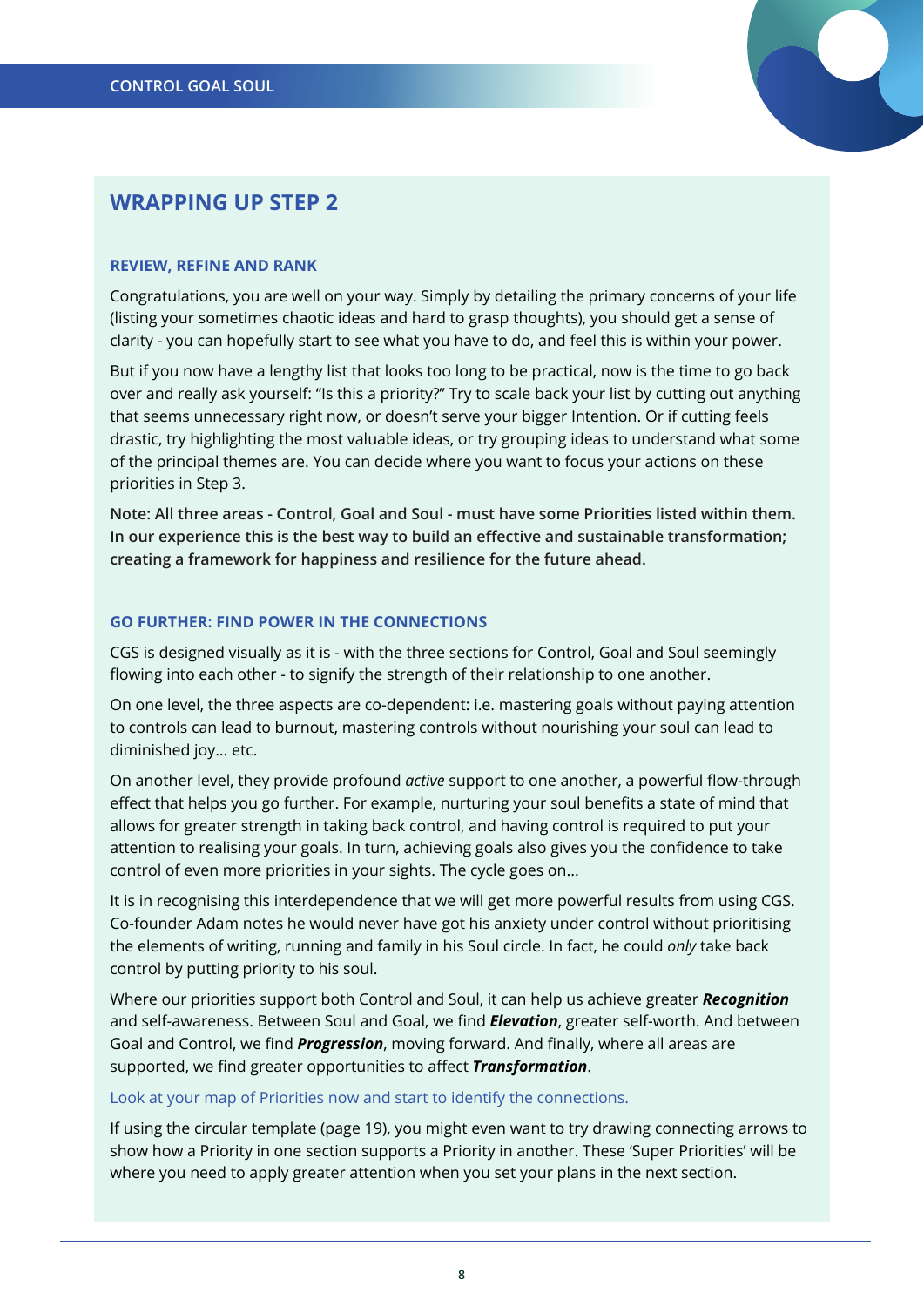### **CONTROL GOAL SOUL**



### **STEP 3. MAKE YOUR COMMITMENTS**

You should already benefit from simply having listed your primary concerns in Step 2. It might give you an 'ah ha' moment, where you can finally gain clarity on what to focus on, determination to get there and confidence to pursue it. But how to ensure you are making progress?

In this layer we really start moving forward by listing **'Commitments'**. These commitments are personal pledges to tend to your selected Priorities. These may be time or achievement orientated, or a simple promise to check in again at a specific point. If running is good for your soul, you could make a commitment to get out there twice a week, or if anxiety needs to get under control, make a commitment to speak to someone - a professional - about it, or if you have a goal of switching careers, commit to improving your LinkedIn activity and look at online courses that could give you a leg-up, and set a deadline for that.

It is important not to overwhelm yourself with a long list of actions - this is not about creating tasks but finding *focus*; making our complex lives more simple, and our actions more purposeful.

Try to put more attention to aspects that you identified as having strong connections *between* Control, Goal and Soul in the previous layer. And consider this: what are the things that will be easiest to do AND have the most impact? Put those things at the top of your list.

Where possible, try to set SMART commitments (ones that are Specific, Measurable, Achievable, Realistic and Timely). Why is this important? Because this will help things get *done*. Getting things done here builds momentum. Building momentum creates habits. Habits reinforce the changes you are making and lead to sustained transformation.

#### **Make between 5 and 10 commitments that all start '***I will***…'**

#### **More information on this Step**

One way to expand (or just help to identify) your list of Commitments is to consider the **Obstacles** that stand in the way of your Priorities. Once noted, you can include actions that make achieving your Priorities, and your ultimate Intention, more likely.

Let's look at an example of setting Commitments: Someone wanting *control* over the feeling of stress from work. For some people, proper mental health support may be required but some people could also benefit from self-enquiry; examining the causes of stress and determining some practical steps they could take themselves. These commitments could include sketching a personal career path, scheduling a check-in with HR, talking to a partner about their feelings and obstacles, imposing work-free times in the day to commit to their Soul, or simply being kinder to themselves when the pressure is one of self-imposed perfectionism. Once you make progress with these, you are then able to set more aspirational commitments towards excellence.

You'll notice the colour of this layer is the same all the way around - this signifies that some Commitments will be supporting ideas across two or more CGS aspects. For example, someone might make a commitment to go running twice a week as they not only enjoy running specifically but can also see huge value in it given they listed connecting with nature as important in their Soul circle and managing stress in their Control circle, both things that benefit from running outdoors. OK, not everyone likes running, but you get the point.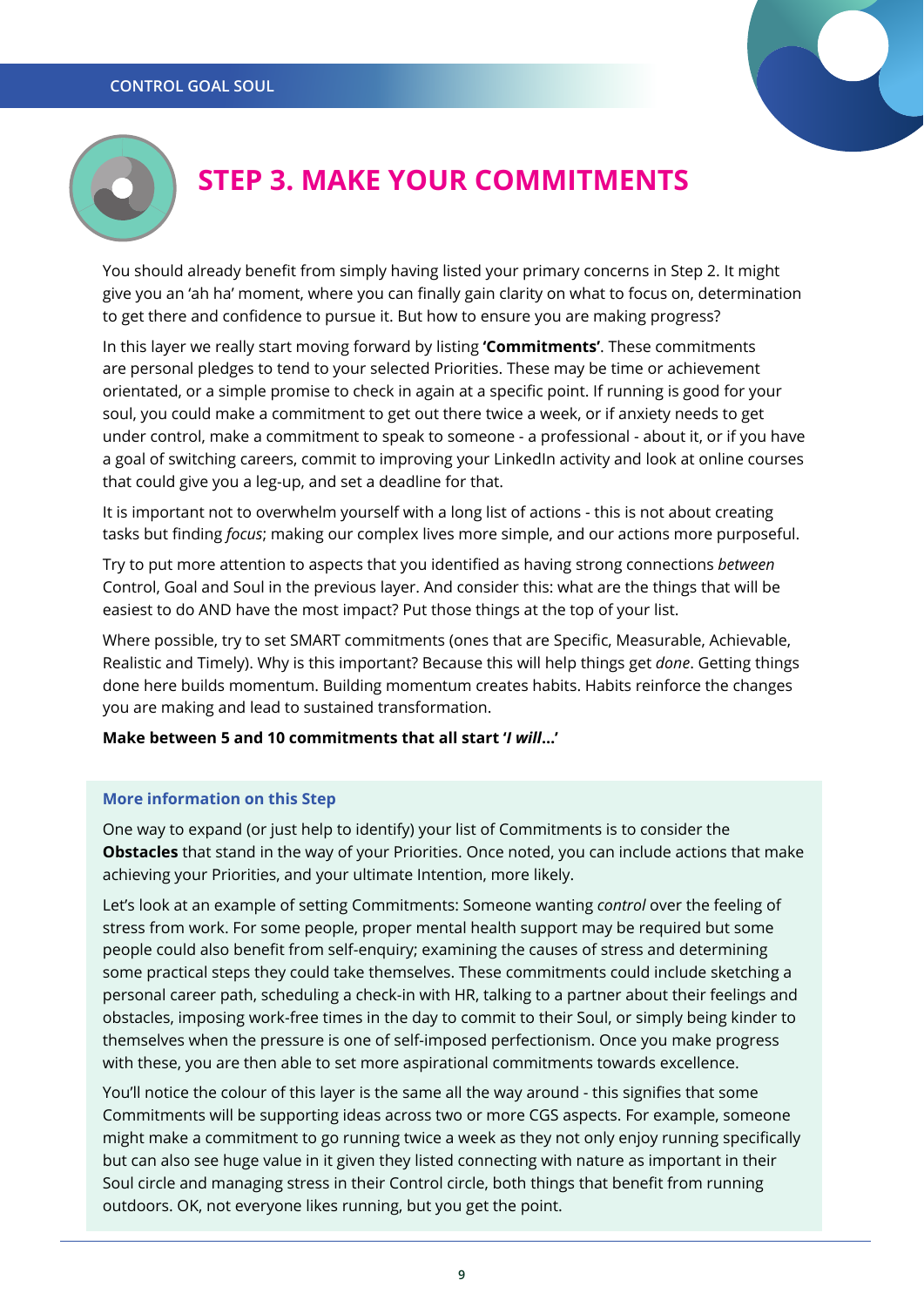

### **STEP 4. PROTECT YOUR PLAN WITH YOUR VALUES**

Values are the essential qualities that sit within us. They reflect what is important to us, and so we can use them to motivate us and steer our success. Detailing our Values can therefore be an important step in helping us protect our CGS plan - because they guide all our decisions, they will help us fulfill our Intention. That is why in the illustration of CGS they form a strong protective ring around all the insights and ideas you add within the tool.

Examples of Values might include: *Empathetic, Driven, Honest, Reliable, Trustworthy, Kind, Committed, Creative, Curious, Patient, Positive, Innovative, Rebellious, Responsible*… There are many more.

If it helps, think of them as personal positive affirmations you might say about the future you and that will motivate you. *I am courageous, I am intelligent, I am collaborative...*

Feel free to stretch yourself here: think about words that both represent you now and the direction you want to take.

Refer back to these Values whenever you need a motivational nudge towards your Intention.

**Write down 3 to 5 Value statements that all start 'I am…'**

### **RECAP OF THE FULL CGS**

We appreciate that there has been a lot of information to digest. CGS is a simple tool but it is worth spending time getting to understand how to get the maximum value from it.

The template on page 18 should also act as a recap for the main points on CGS. Use it to refresh your thinking, as well as to guide you actually completing a full CGS.

But also listed here is CGS boiled down to its very basics.

- **1. Intention:** *Envision your transformation*
- **2. Priorities:** *Detail the elements of your life that will lead towards your Intention* **Control:** What is causing stress, distraction, weakness or unhappiness? **Goal:** What ambitions will motivate and empower you and move you forward? **Soul:** What nurtures, energises, enriches and strengthens you?
- **3. Commitments:** *List the specific steps you will take to progress these Priorities*
- **4. Values:** *Protect your plan by listing the core values that will motivate and steer you.*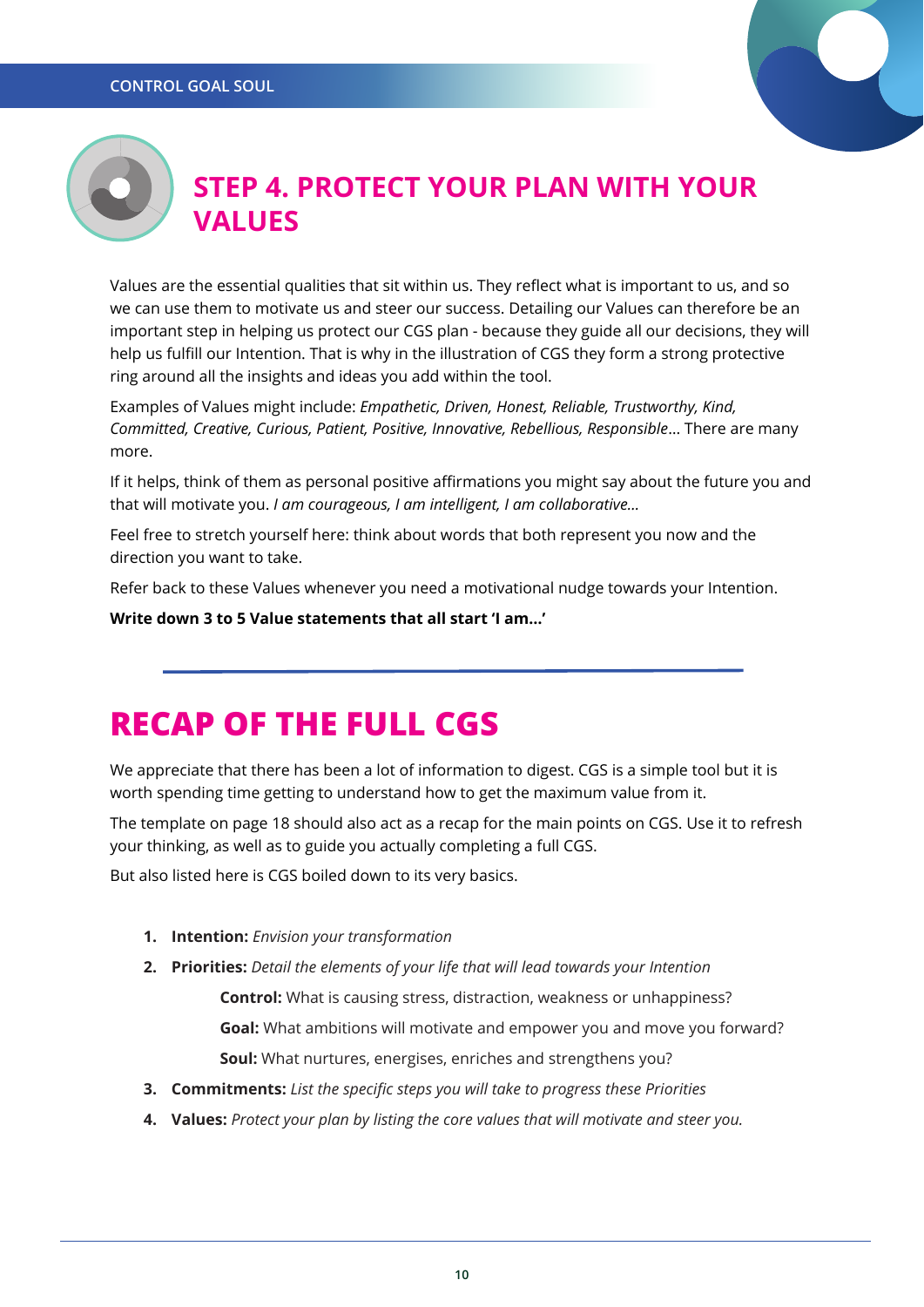

### **NOW INTEGRATE CGS INTO YOUR LIFE**

Now you've filled in the model, you have your Game Plan. You know where you are heading and how to get there. So now it's time to ensure you integrate all this good work into your life, and adopt some simple approaches to make sure you stick with the plan, and keep moving towards your Intention. Here are five things we recommend doing:

### **1. MAKE IT VISIBLE**

• Make your completed CGS - your Game Plan - big and bold and stick it on the wall, so you can refer to it and are reminded of it often. You might also note down just the main points (perhaps your key Commitments) - then take them with you in your wallet or save them as your phone screensaver for constant encouragement.

### **2. SHARE IT**

• You may wish to share your completed CGS with a trusted friend or loved one, who can support your progress. Sharing your plans is a great way of making yourself feel more accountable, able and determined. Share your successes with that person and use them to help address barriers you encounter.

### **3. SCHEDULE A WEEKLY CHECK-IN**

- This is really important. Check against your progress *every* week, regardless of whether you are doing the Full or Quick version. It works best when you do this at the same specific time each week, such as every Sunday evening. The first session you have could be as simple as setting out your Commitments into a schedule or a stepped program towards a more distant transformation. In each weekly session after that, ask these three simple questions:
	- **PLUS. What went well this week?** Celebrate the progress you are making, get strength from it.
	- **MINUS. What didn't go so well?** Learn from it, and adapt if needed, but don't beat yourself up.
	- **NEXT. What is my focus for the week / month ahead?**  Based on the first two points, what will you do next? Put these points in your diary, scheduling time to attend to them.

### **4. USE CGS IN CONJUNCTION WITH OTHER PLANS**

'Congruence' is important for a happy and successful life. Everything you strive for should be aligned and working towards the same vision: i.e. your Intention. So, whether it's work-related or a personal training plan, CGS can and should help. Ensure that you utilise the valuable work you put into CGS and weave the main ideas in your Game Plan into any other personal development materials you have, so that every part of your life is working in harmony together to support you.

### **5. UPDTE AND MODIFY AS REQUIRED**

CGS aims to be practical and impactful. To do that it is important it remains a living, evolving tool that adapts to you and your needs, and works with your rhythm, rather than against it. There are no rules on how often you can modify your CGS to ensure it is doing just that. Just commit to trusting the process and be kind to yourself along the way.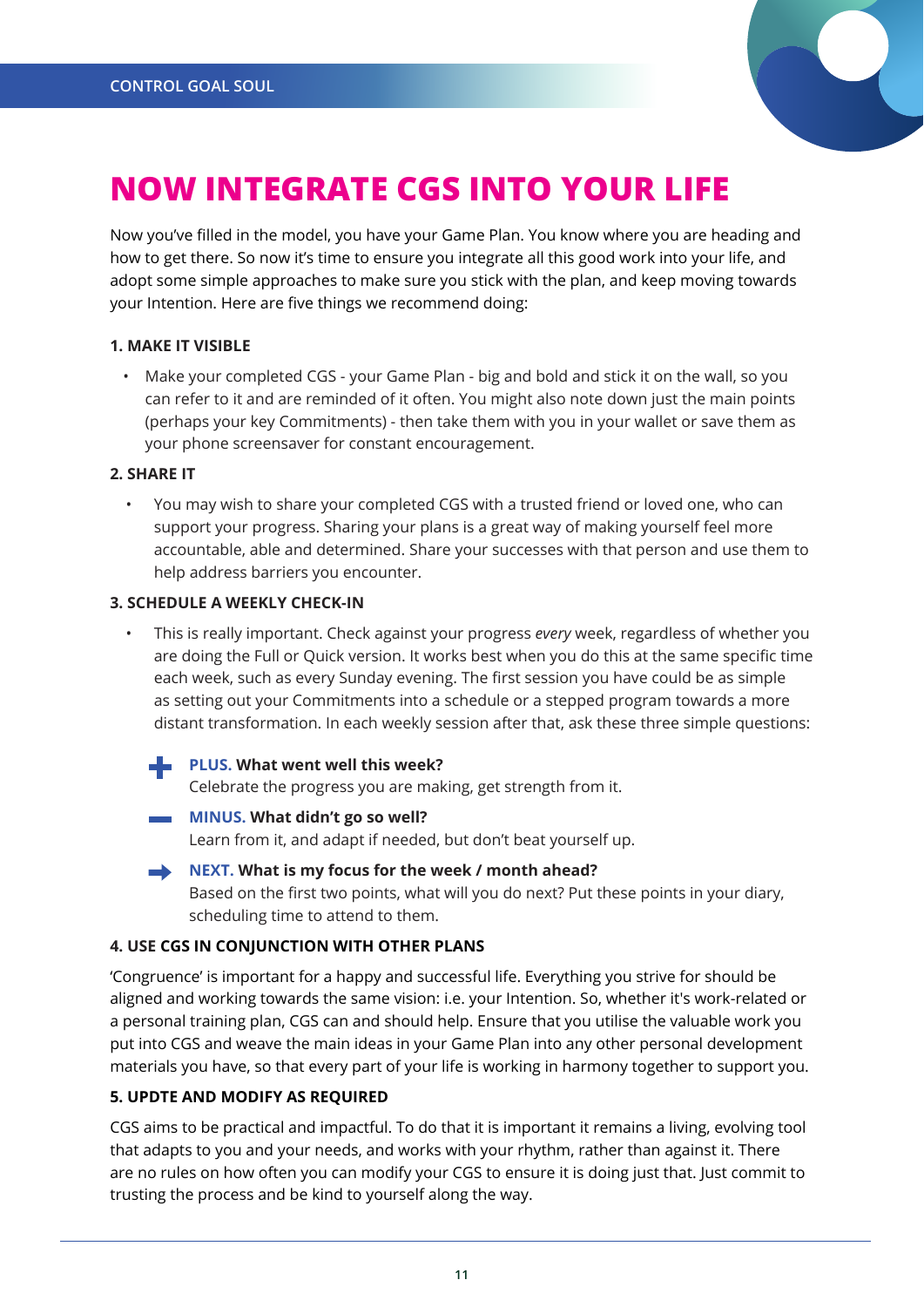

### **CGS QUICK VERSION**

As we said, CGS has been designed for all levels of time availability and commitment level: you can go deep and form a resilient mechanism for transformation with the Full version, or you can orientate yourself and set a course with the Quick version. Indeed, this is how Control Goal Soul all started.

If creating a complete plan is too much right now or you just want to test the water and try some ideas, or even need a bit of a lifeboat to get past the current fog you are in before you can make a more detailed plan, then a Quick CGS could be for you. It works whether you are short on time or just need more short-term support.

**FIRST:** Print off the template on Page 20 (or just grab a sheet of paper / notebook to write on freehand) so you can note ideas as you go.

**SECOND:** Get a good understanding of CGS by reading through the step by step instructions for the Full tool, starting on page 4, but feel free to skip the text within blue boxes if you have less time (these texts provide supplementary information to the main points) and also focus your attention on Steps 2 and 3 (as these are the main aspects required for a Quick CGS).

**THIRD:** Complete the Quick CGS template.

- Start by writing down what has prompted you to seek the help of CGS. This could be an Intention (as in the Full version, a picture of your future transformation), but it could also be capturing the issue you want to address or the thing that is wrong right now. Perhaps you have a general feeling of being stuck, stressed or rudderless. Whatever it is, write a quick, honest note of why you turned up today and took this positive step for yourself.
- Next write down your Priorities in the three areas of Control, Goal and Soul, just as you would in the Full version.
- Then write down your Commitments; the actions you plan to take to support these Priorities. And here, try and note a timeframe for each. Do you aim to do this in the next week, month or even six months?
- Finally: set an appointment to check in; to read through the plan in detal and update it where needed. (This is in addition to your weekly PLUS MINUS NEXT check-in).

### **CONGRATULATIONS - YOU HAVE COMPLETED YOUR QUICK CGS**

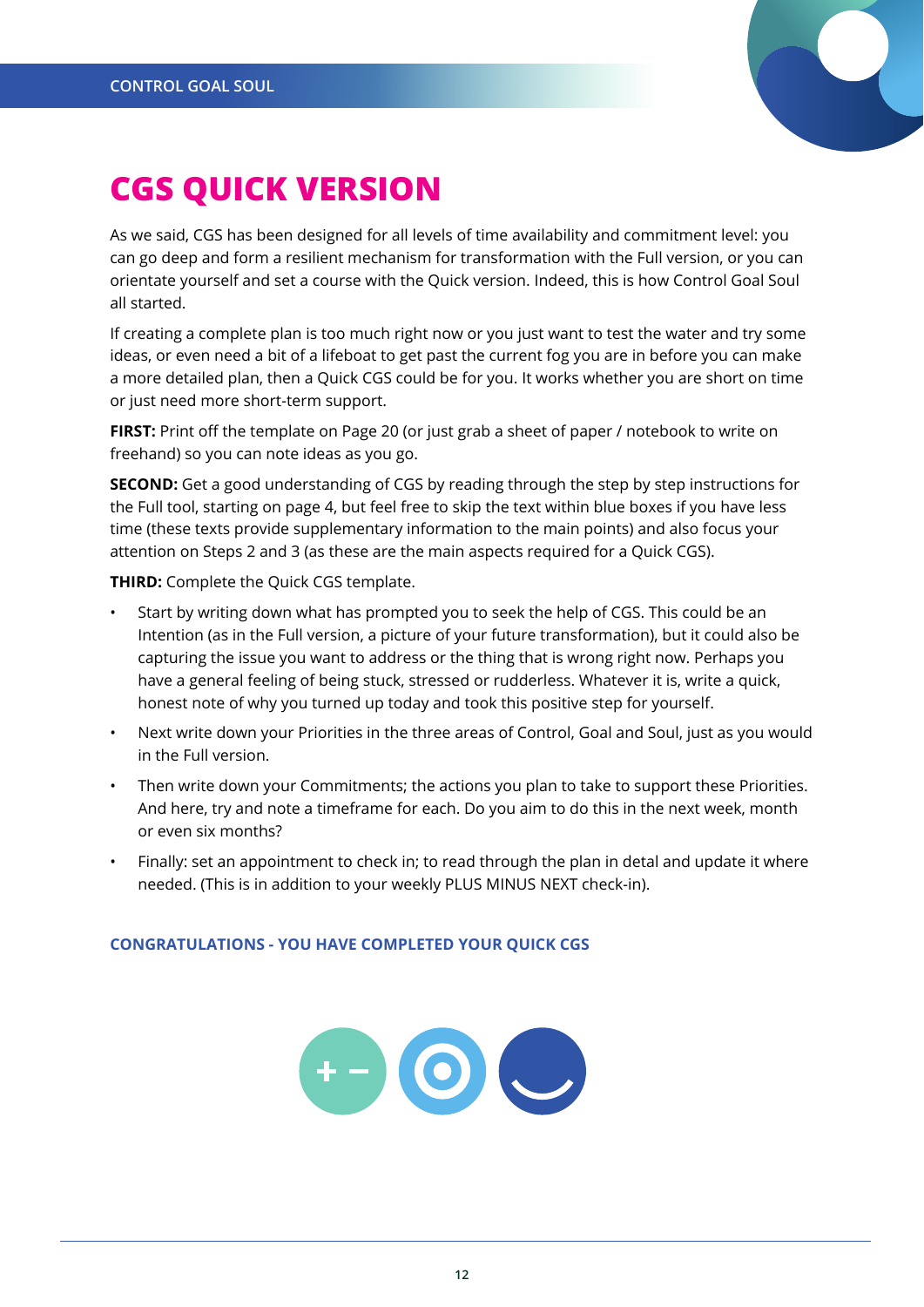

### **ABOUT THE CREATORS OF CGS**

Control Goal Soul has been created by us, Gareth Jones and Adam Stones: two British friends who, for over 20 years, have shared life's ups and downs with joy, honesty and - sometimes - vulnerability. We created CGS as both an aggregator of our personal and professional experiences, as well as a simplifier of all this knowledge.

Both of our work is rooted in our passion for positive change; helping organisations and individuals to power up through Purpose. But, crucially, we also understand the importance of making things simple if you want to tackle the complexities of life. We both worked in London in senior roles in international organizations, focused on communications and organizational strategy, before relocating to Australia and The Netherlands. Gareth is the founder of Melbournebased brand strategy consultancy The Drawing Board. Adam is the founder of Amsterdam-based communications consultancy, A'DAM Communications.

The idea for the CGS model emerged in 2016 whilst Gareth was completing his altMBA. Motivated by a need to address his anxiety and panic attacks, Gareth's key insight was that to take control, he also needed to nurture what was feeding his soul, as well as set himself a goal to channel his energy (in his case, running his first marathon). It was by distilling everything down to these three focuses, and by having these work in collaboration, that he was able to change the way he engaged with the world around him and achieve his ambitions.

When Gareth told Adam about his idea, it immediately resonated, as Adam had been leading the communications strategy for a national business mental health initiative. Adam jotted down his thoughts into the three areas - adding his own ideas on how the model could even expand - and immediately felt empowered to take control of his own anxiety, and to set the direction of his personal and professional development with clarity and confidence.

We both used CGS periodically after this but, without the additional layering it now has, CGS was only ever able to provide us with a lifeboat. In March 2020, like you, we found ourselves in isolation. Our shared life experience then took on a strange synchronicity with both of us having to stop work to become full time carers for our baby sons, and both of us experiencing intense anxiety again - this anxiety was fuelled by concerns for global events, health, work, finance, family wellbeing, and even whether or not we were being good dads. Without mentioning it to each other at first, we both found ourselves turning back to Control Goal Soul for direction. It immediately helped us to get back on track, so we discussed how we could take it further, to not just get in the lifeboat, but to also plot a course and raise the sails.

Realising that we might be able to help many others to secure the same benefits we had experienced, we embarked on a series of zoom calls, brainstorms and model developments using our combined experience of development coaching and training - to take CGS forward; to establish the model which anyone can use to create their own simple plan for personal transformation. We believe that just as the present is a result of our past decisions (or lack of them), we have an opportunity to write our future by the actions we take today.

**Control Goal Soul worked for us and we believe it could work for you. We'd love to get your feedback so we can continue to refine CGS and use it to help more people.**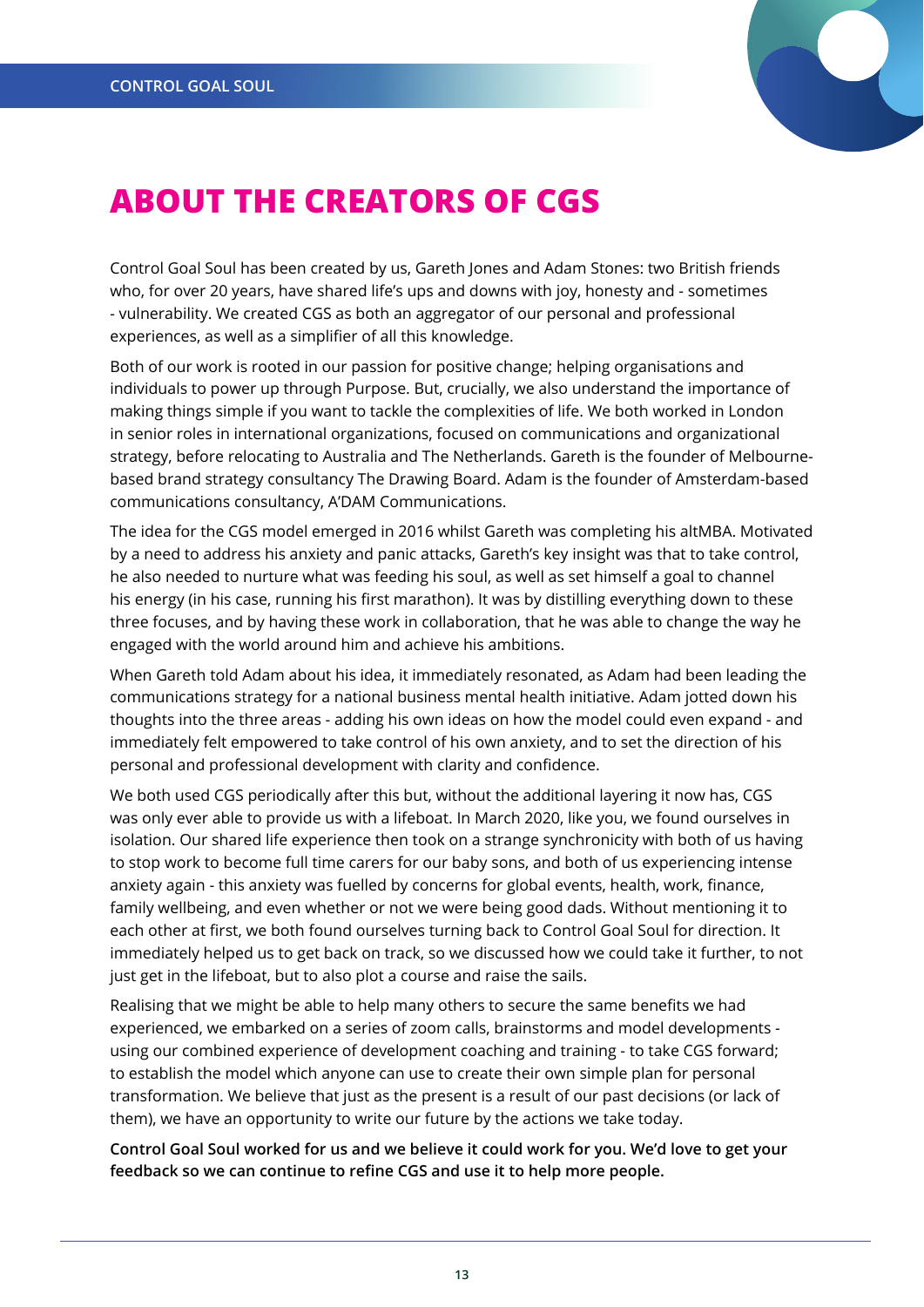

### **LET US KNOW YOUR THOUGHTS**

### **Thanks for looking at our first version of CGS.**

In time, we plan to expand the tool. This could include:

- Listing user cases on the website to give examples and inspiration
- Downloadable and printable Quick and Full versions
- Digital tools that will make it easier to integrate CGS into your existing software tools and schedules (e.g. Trello)
- Expanded guidance on aspects of the model, such as goal setting, finding Values, finding Purpose etc
- This guidance would be complemented by other expert voices
- Opening a support@ email address to help people get going with CGS

For now, we want to get the tool out there and we'd love to get your feedback to ensure the first live version is really helping to add value to people's lives. So...

- If you feel comfortable sharing can you let us know what challenges you're going through or personal transformation you are looking to make that you felt CGS could help with?
- Has CGS helped you? If so, how?
- Was the CGS tool easy to understand?
- How did you find the process of using CGS?
- What areas deserve some closer attention? Or trimming back?
- What additional ideas do you have about how to integrate CGS into your daily life? (Please let us know any ideas you have here as we are really keen for this to be more than a one off exercise for people).

### **Email your answers and any other thoughts and feedback you have to hello@controlgoalsoul.com**

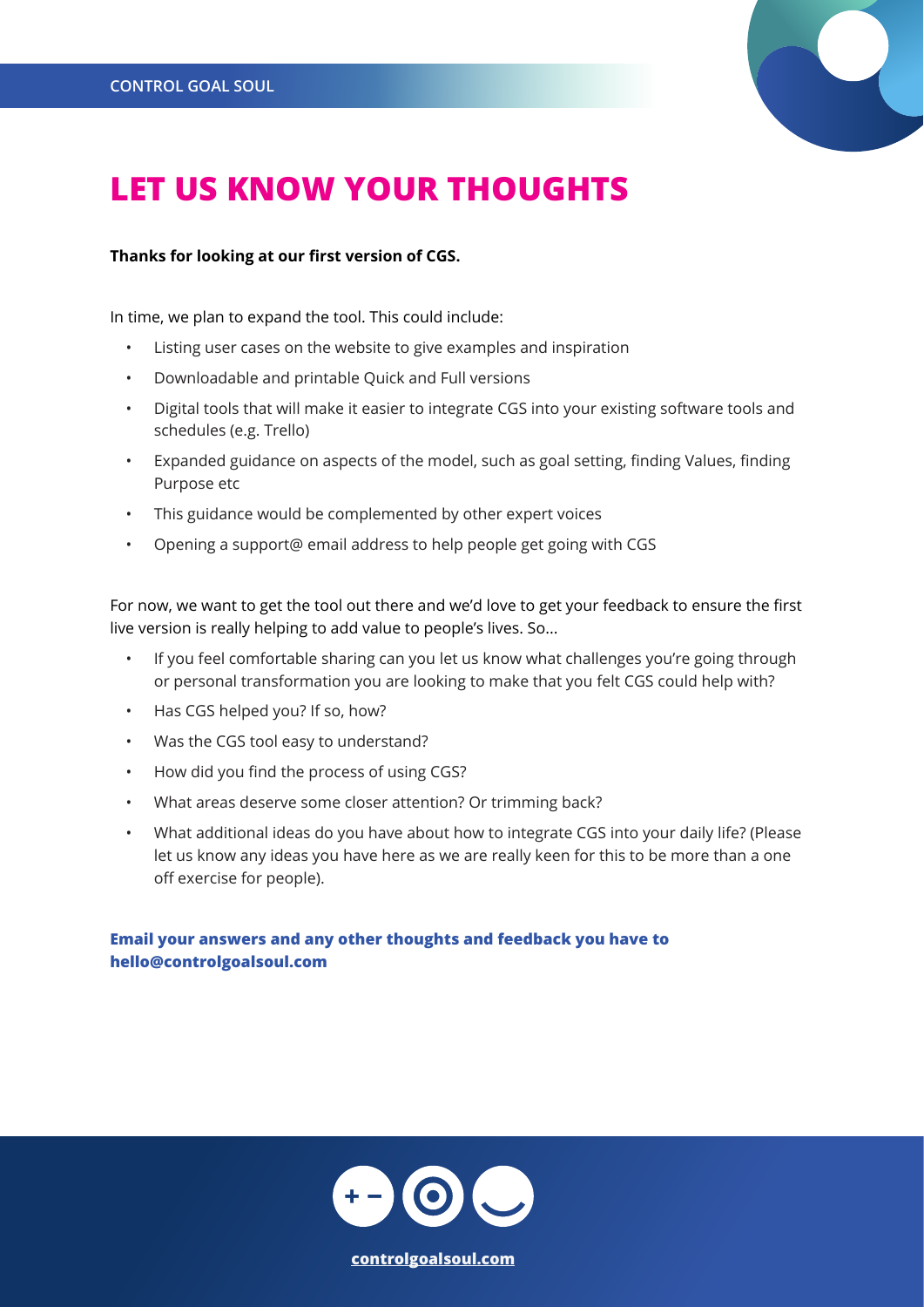## **CGS TEMPLATES TO PRINT AND USE**

Use either of the following templates.

The first two are for completing the Full tool - whether you prefer a grid-like form to fill in or a more freehanded model to write notes on.

The third is for anyone looking to do a Quick CGS.



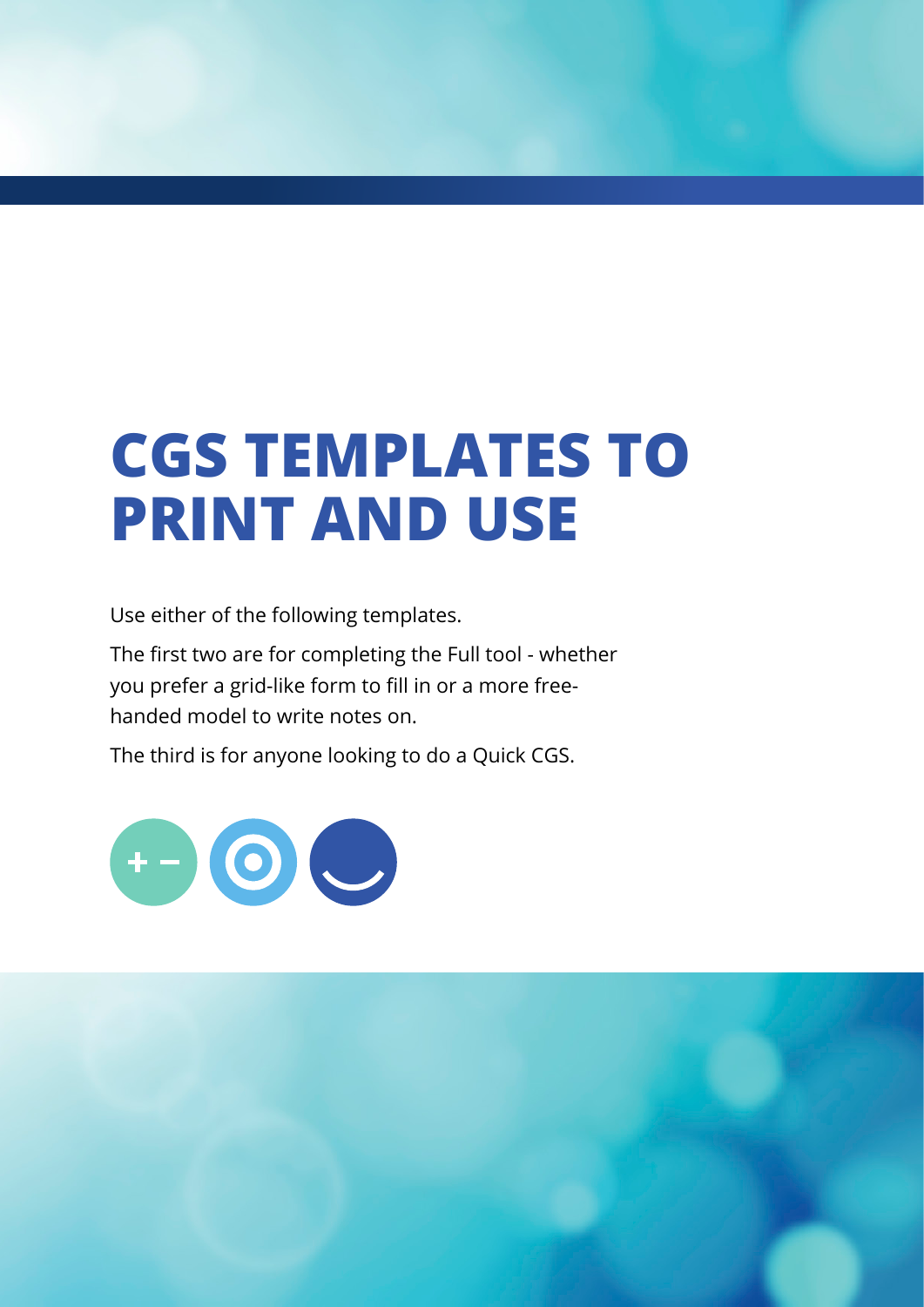### **CONTROL GOAL SOUL - FULL VERSION**

### **1.** Set your **INTENTION**

Envision your transformation. Des yourself in 6 months or a year. Wh want your life to be like? What do to be doing, how do you want to f

### **2.** Identify your **PRIORITIES**

### Detail the primary concerns of your life

|                                                                  | $\odot$                                                               |                                                            |
|------------------------------------------------------------------|-----------------------------------------------------------------------|------------------------------------------------------------|
| <b>CONTROL</b>                                                   | <b>GOAL</b>                                                           | <b>SOUL</b>                                                |
| What is causing stress, distraction,<br>weakness or unhappiness? | What ambitions will motivate and<br>empower you and move you forward? | What nurtures, energises, enriches and<br>strengthens you? |
|                                                                  |                                                                       |                                                            |
|                                                                  |                                                                       |                                                            |
|                                                                  |                                                                       |                                                            |
|                                                                  |                                                                       |                                                            |
|                                                                  |                                                                       |                                                            |
|                                                                  |                                                                       |                                                            |

*Refine down the list | Note the connections | Free yourself of everything else not listed*

### **3.** Make 5 to 10 **COMMITMENTS** against these



### **4.** List 3 to 5 **VALUES** that will help you fulfil these Commitments

| " $\mathsf{l}$ am    |                   | _"  "I am _ | $^{\prime\prime}$ |
|----------------------|-------------------|-------------|-------------------|
| $^{\prime\prime}$ am |                   | _"  "I am _ | $^{\prime\prime}$ |
| " $\mathsf{l}$ am    | $^{\prime\prime}$ |             |                   |

### Now **INTEGRATE** your CGS into your life







SCHEDULE A WEEKLY CHECK-IN SHARE IT SCHEDULE A BRING TOGETHER



WITH YOUR OTHER PLANS



**controlgoalsoul.com**

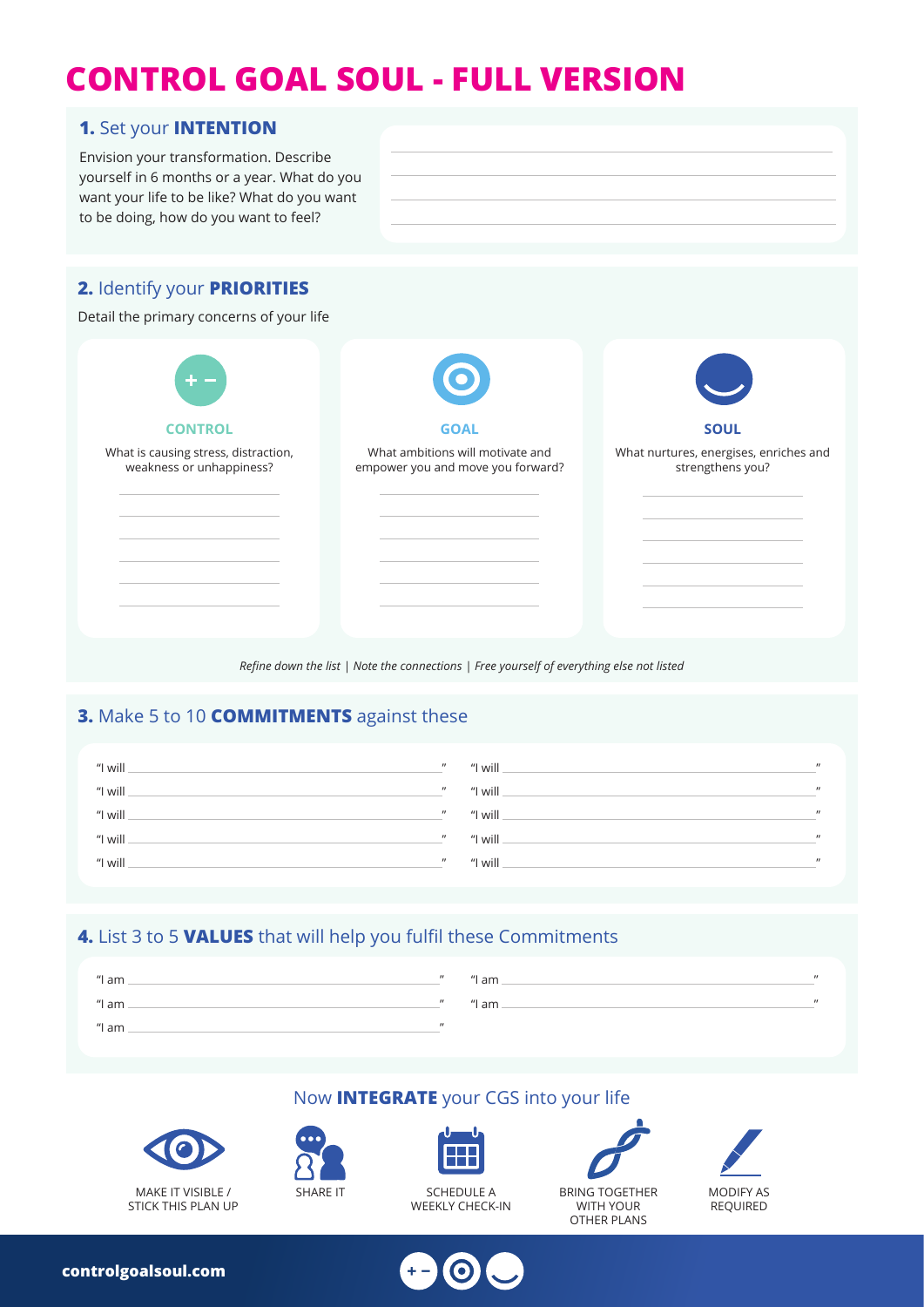### **CONTROL GOAL SOUL - FULL VERSION**